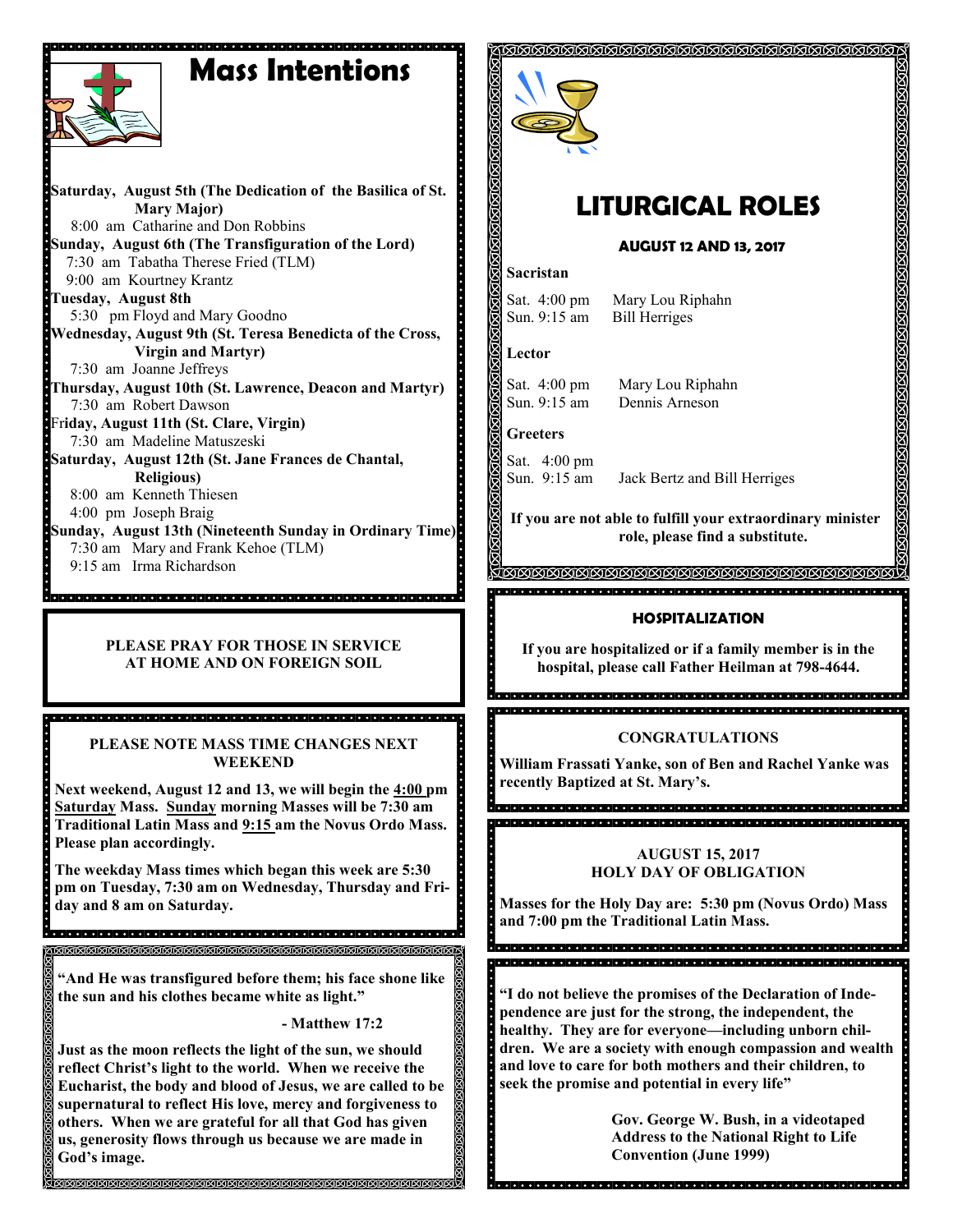#### 

**PONTIFICAL MASS AT THE THRONE TUESDAY, AUGUST 22, 2017 AT IMMACULATE HEART OF MARY PARISH, MONONA (IT IS THEIR FEAST DAY) HIS EXCELLENCY, BISHOP ROBERT MORLINO**

**Exact time to be confirmed but Mass will likely begin around 6 or 7 pm.**

**Visiting a church on it's feast day carries a plenary indulgence under the usual conditions.** 

**Men: Save the Date!**

**It's not easy being a man in today's society. But, by building a foundation based on our faith and values, we can strengthen each other. Join us September 16th at the Becoming Better Men conference at St John the Baptist Parish, Waunakee, WI.**

#### **PRAY FOR OUR PRIESTS AND RELIGIOUS**

**The Mount Horeb Area Clothes Closet will be distributing school supplies to their clients on Tuesday, Aug. 8 from 5 to 7:30 pm and on Saturday, Aug. 22 from 12:30 to 3 pm.**

de elecciones de la ciencia de la ciencia de la ciencia de la ciencia de la ciencia de la ciencia de la cienci

**SEAT OF WISDOM DIOCESAN INSTITUTE**

**The Institute is for all adults seeking to deepen their knowledge of the Catholic faith. The Institute is primarily located at the Bishop O'Connor Center in Madison. For more information on the current classes and courses, go to: www.madisondiocese.org/seatofwisdom Or call: 608-821-3160**

**You may also pick up a brochure in the Narthex.** 

- **IN THE AREA**
- **Aug. 6 Schoenstatt Ice Cream Social—Family Fun, Raffles, Food, Ice Cream, Bake Sale, Children's Games 5901 Cottage Grove Rd., Madison 11 am to 2 pm**
- **Aug. 20 Parish Festival, Blessed Trinity Parish At St. Patrick's, Lodi. Home cooked Swiss Steak and Ham Dinner 11 am to 4 pm.**

dia alatata la latata la latata la latata la latata la latata la latata la latata la latata la latata la latat

## 

### **FESTIVAL REMINDER**

**Saturday—be sure to bring your donated cabbage (one large head cleaned and quartered) and cucumbers (peeled and sliced thin and lightly salted) to the school between 8 and 9 am this coming Saturday.** 

**If you are donating a theme basket, bring them to school Saturday morning or Sunday morning by 10:30.**

**Sunday—bring your two fruit pies and one lemon meringue pie or 3 lemon meringue pies to the school to serve for the dinner.** 

**If you have items for the Farm Store, please try to get them in from 8 to 11 am on Saturday or before 10:30 am on Sunday.**

**The Parish Raffle is at 5 pm so be sure to turn your tickets in before then.** 

**This is a great festival so enjoy yourself.**

#### . . . . . . . 1

#### **DURWARDS GLEN FUNDRAISER**

**Durwards Glen will have a food stand as a fundraiser at the Badger Steam and Gas Engine Club 54th Annual Show and Flea Market August 18-20 at S3347 Sand Rd., Baraboo. If you can help out with this fundraiser, call Cathy Lins, Director at Durwards Glen at 608-356-8113.**

#### **BULLETIN SPONSOR THIS WEEK SPELLMAN MONUMENT COMPANY**



## **Collection Report**

#### **July 30, 2017**

|                     | Actual     | <b>Budget</b>                 | Variance      |
|---------------------|------------|-------------------------------|---------------|
| Weekly              | \$3,021.00 | \$3,360.00                    | $(S\ 339.00)$ |
| <b>Year to Date</b> |            | $$16,261.13 \quad $16,800.00$ | (S 538.87)    |

#### **THANK YOU FOR USING YOUR ENVELOPES**